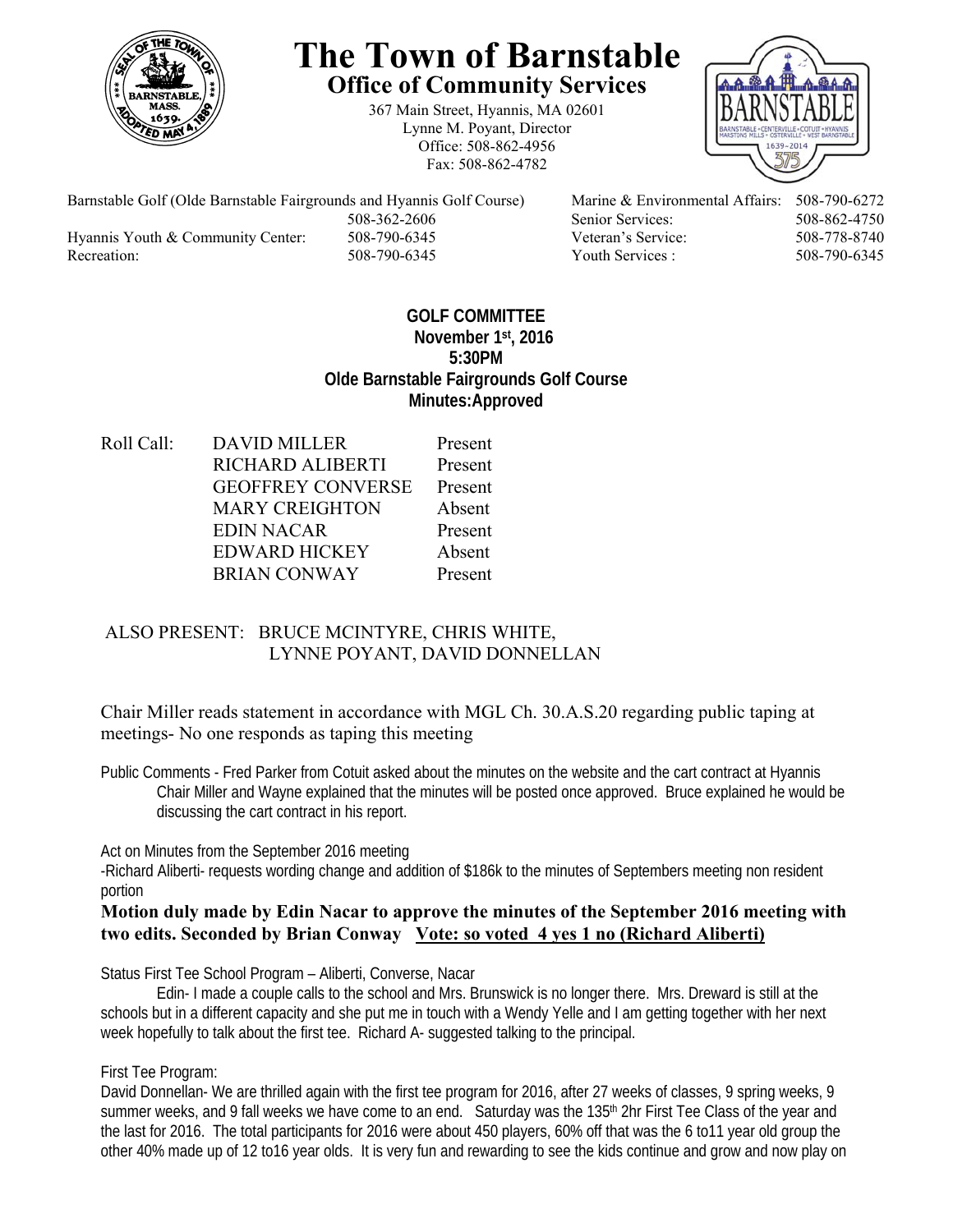there high school or college golf teams. As the kids go through the program they are gaining all types of life skills it is very diverse and a great program. Richard A asked about the First Tee Staff Coach Dave- We have a staff of 5 First tee Program:

Brian Conway- I have seen many happy smiling kids and parents it is a great program

Dave D- If you create an environment that is fun and safe for the kids, golf will take over from there.

Discuss Executive Summary of National Golf Foundation Report –

Bruce- I feel that it was necessary to get the executive summary to the committee so we could all take a look at it. My take on the report as a whole is that the NGF is a little conservative. Some of the things we already knew, and we are in agreement with them. They are impressed with the way the courses, are run and the condition of the courses with what we have to work with. They feel the plan Richard Mandel has in place is a good one to restore the course.

Geoff Converse- I thought the report was pretty accurate with what needs to happen. What was recommended, which portion? Bruce- The NGF agreed with option we have submitted in the CIP already. We will put that in again along with the report with a few minor changes

Chair Miller- The other area I found questionable was the part where you could put each course on their own separate budgets.

Edin Nacar- The NGF report seemed a little harsh, over time has Hyannis has gotten harder? Bruce- The course when it was built was not fully planned out and designed like they are today. Forward tees and making a more forgiving golf course so more people can enjoy wasn't the top priority back then.

Chair Miller- What is our time frame now? Bruce- We will meet with senior management to discuss this further and we will submit the Restoration CIP for FY 18 along with the NGF Report.

Lynne Poyant- For the past 2 years we have submitted the plan along with 2 other CIP's. We were advised to do the market analysis last time we submitted the master plan CIP. We have had a conversation with Lindsey Counsel of the Community Preservation Committee that the irrigation portion can not be funded by CPC but the rest of the project we do no know yet. The Town Manager, acting assistant Town Manager, and Mark Milne the Finance Director did receive the Executive Summary and Full Market Analysis last Friday. I am very grateful for the time Mark Milne has given us to go over this CIP and possible funding. All CIP's for FY 18 are due November 14th.

Chair Miller- discussed how the cost of the project is just going to keep going up we may need help from other departments in the town to do cart paths or tree work.

Lynne- One thing that can be done is ad alternates when doing the bid so everything doesn't have to get done at the same time. One of the benefits of the NGF report is how it shows the impact to the whole community the restoration could bring.

Brian Conway- This project needs to be presented to the other business in the community who are benefiting from golfers it is not just us. They are staying in hotels, eating at restaurants and shopping in stores why they are here.

#### Director of Golf Report- Bruce

The Cart Lease is up 3/31/2017 at Hyannis Golf Course. We put out an RFP and received very competitive bids, after reviewing and testing carts we recommended New England Golf Cars and Yamaha. The price per year is \$7k lower than our present fleet at Hyannis Golf. All carts are now fuel injected and the fleet will have rain covers. Geoff- When is the lease up at OBF? Bruce – 1 more year and we hope to have another completive bidding process when the time comes again. All cart companies are on the state contract now which makes it more competitive.

For the 2018 Capital Improvement Plan Submittals we will be putting in the Restoration Plan and A new Turf Maintenance Fleet for Hyannis Golf Course. The current bond for the original equipment purchased at Hyannis Golf Course ten years ago with be retired February 2017. We will use that same budget amout for the new equipment. We also hope to get some very good discounts being state contract vendor and First Tee sponsors.

The FY 17 CIPs are all ready to go and be put out to bid. The plan is to have all the work down during the down months as to not affect the business.

The Public Hearing for fees will be in the Wed Nov 9<sup>th</sup> in the Town of Barnstable Hearing Room at 1:30 PM, I will be there along with Lynne to answer any questions if needed. The final decision will made by the Town Manager.